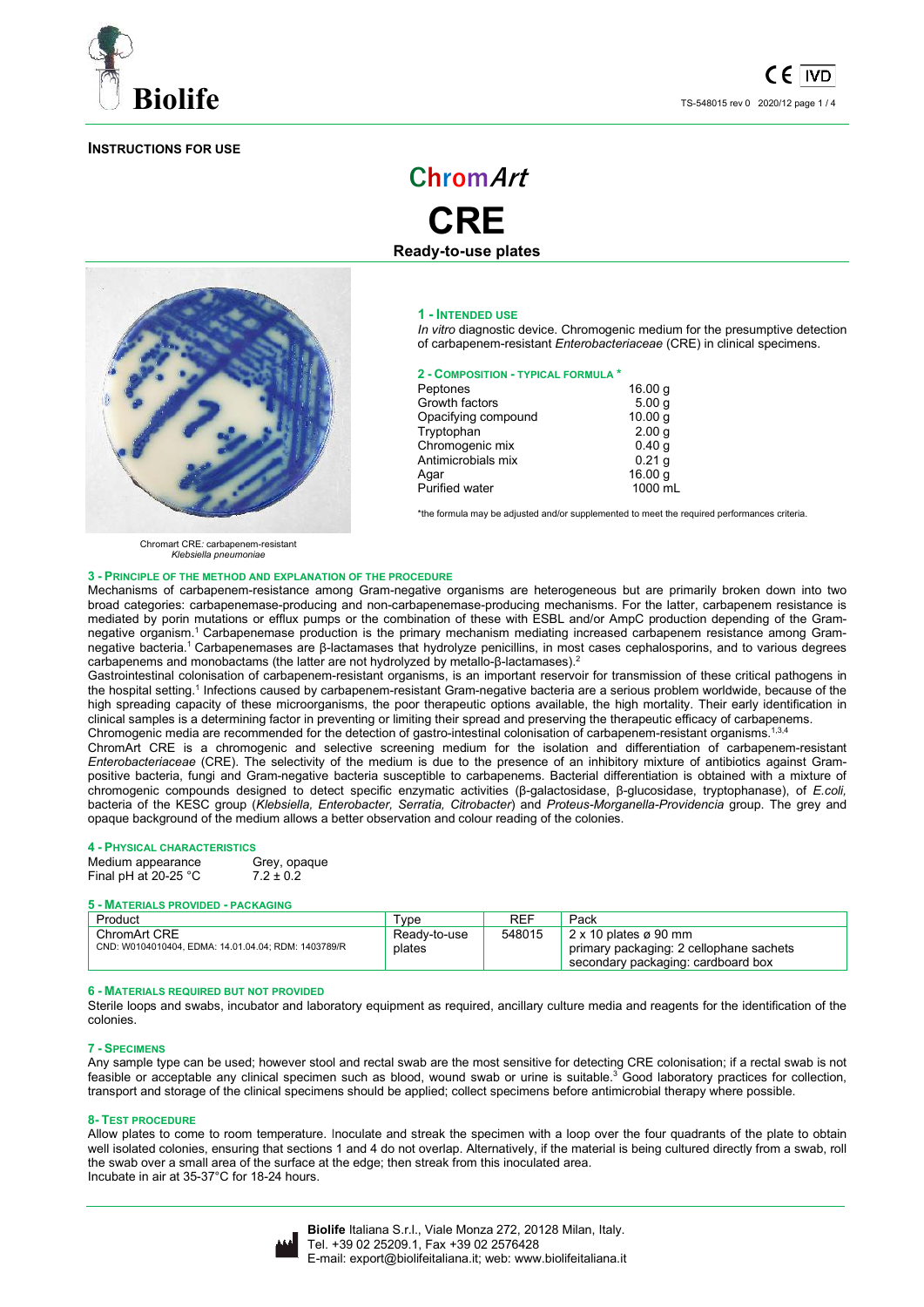

#### **9 - READING AND INTERPRETATION**

After incubation, observe the bacterial growth and record the specific morphological and chromatic characteristics of the colonies. CRE isolates show the following characteristic colonies:

Pink / red-magenta colonies: *E.coli* Blue / green-blue / blue-violet / grey-violet colonies: *Klebsiella, Enterobacter, Serratia, Citrobacter* Brown colonies with brown halo: *Proteus-Morganella-Providencia* CRE isolates shall be subjected to confirmatory tests. Consult the listed references.<sup>1-3</sup>

#### **10 - USER QUALITY CONTROL**

All manufactured lots of the product are released for sale after the Quality Control has been performed to check the compliance with the specifications. However, it is responsibility of the end-user to perform Quality Control testing in accordance with the local applicable regulations, in compliance with accreditation requirements and the experience of the Laboratory. Here below are listed some test strains useful for the quality control.

| CONTROL STRAINS |               | INCUBATION $T^{\circ}/T$ / ATM | EXPECTED RESULTS      |
|-----------------|---------------|--------------------------------|-----------------------|
| K.pneumoniae    | ATCC BAA-1705 | 35-37°C / 18-24H / A           | growth, blue colonies |
| E.coli          | ATCC 25922    | 35-37°C / 18-24H / A           | inhibited             |
| C.albicans      | ATCC 10231    | 35-37°C / 18-24H / A           | inhibited             |

A: aerobic incubation; ATCC is a trademark of American Type Culture Collection

#### **11- PERFORMANCES CHARACTERISTICS**

The performances of ChromArt CRE were evaluated in a clinical study by a Clinical Microbiology Laboratory in northern Italy<sup>5</sup> on 110 strains of carbapenem-resistant Gram-negative bacteria, 50 strains of 3rd generation cephalosporin-resistant Enterobacteria or ESBLproducing bacteria.

The results are summarized in the tables below. Tables 1, 2, 3, 4 refer to 92 *Enterobacteriaceae* and 18 Gram-negative non-lactose fermenters resistant to carbapenems through different resistance mechanisms (including 13 resistant strains for porin loss) and in addition 40 carbapenem susceptible but beta-lactam antibiotics resistant *Enterobacteriaceae* (AmpC and ESBL strains).

Tab. 1: summary of results for carbapenemase producing strains (Ambler class A, B, D).

|                                                                                                                                               |               | Growth on<br><b>ChromArt</b> | Growth on<br><b>Tryptic</b> |
|-----------------------------------------------------------------------------------------------------------------------------------------------|---------------|------------------------------|-----------------------------|
| Resistance mechanism                                                                                                                          | n° of strains | CRE*                         | Soy Agar*                   |
| <b>KPC</b>                                                                                                                                    | 60            | 60                           | 60                          |
| KPC +ESBL                                                                                                                                     |               |                              |                             |
| <b>OXA</b>                                                                                                                                    | 12            | 12                           | 12                          |
| <b>VIM</b>                                                                                                                                    | 15            | 15                           | 15                          |
| <b>NDM</b>                                                                                                                                    | 3             |                              |                             |
| <b>IMP</b>                                                                                                                                    |               |                              |                             |
| <b>MBL</b>                                                                                                                                    | ົ             |                              |                             |
| <b>TOTAL</b><br>$*$ the contraction of 400 of the strute to construct contract of $\epsilon$ of $M = 0.404$ contract $\epsilon$ of 08 OFH the | 97            | 97                           | 97                          |

\*Inoculation of 100 µl bacterial suspensions with about 1.5 x10<sup>4</sup> and 1.5 x10<sup>6</sup> CFU's

Tab. 2: Summary of the results referred to carbapenem resistant strains for membrane impermeability.

|                                                                                                           |               | Growth on   Growth on<br>ChromArt | <b>Tryptic</b> |  |  |  |
|-----------------------------------------------------------------------------------------------------------|---------------|-----------------------------------|----------------|--|--|--|
| <b>Resistance mechanism</b>                                                                               | n° of strains | CRE*                              | Soy Agar*      |  |  |  |
| AmpC + porin loss                                                                                         |               |                                   |                |  |  |  |
| ESBL + porin loss                                                                                         |               |                                   |                |  |  |  |
| <b>TOTAL</b>                                                                                              | 13            |                                   | 13             |  |  |  |
| *Inoculation of 100 µl bacterial suspensions with about 1.5 x10 <sup>4</sup> and 1.5 x10 <sup>6</sup> CFU |               |                                   |                |  |  |  |

Tab 3: Summary of the results referred to carbapenems susceptible strains.

| <b>Resistance mechanism</b> | n° of strains | Growth on   Growth on<br><b>ChromArt</b><br>CRE* | <b>Tryptic</b><br>Sov Agar* |
|-----------------------------|---------------|--------------------------------------------------|-----------------------------|
| AmpC                        |               |                                                  |                             |
| ESBL                        | 40            |                                                  |                             |
| <b>TOTALI</b>               | 50            |                                                  | 50                          |

\*Inoculation of 100  $\mu$ I bacterial suspensions with about 1.5 x10<sup>7</sup> CFU

# Tab 4: Sensitivity and specificity referred to the targets.

|                | Target:<br>carbapenems-<br>resistant strains | Growth on<br><b>ChromArt CRE*</b> |                | Target:<br>carbapenemase<br>producing strains | Growth on<br><b>ChromArt CRE*</b> |
|----------------|----------------------------------------------|-----------------------------------|----------------|-----------------------------------------------|-----------------------------------|
| True positive  | 110                                          | 108                               | True positive  |                                               | 97                                |
| True negative  | 50                                           | 50                                | True negative  | 63                                            |                                   |
| False negative |                                              |                                   | False negative |                                               |                                   |

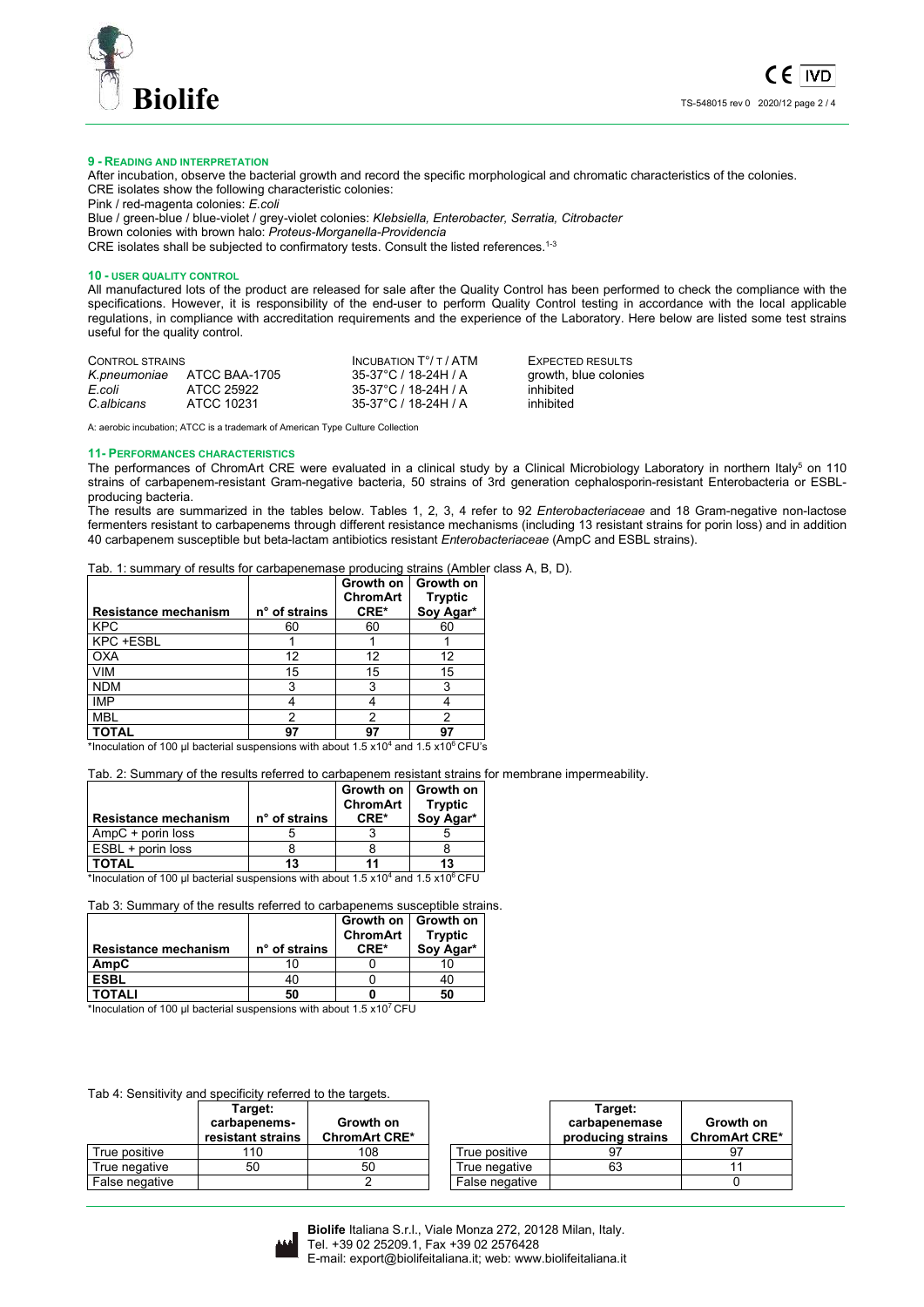

TS-548015 rev 0 2020/12 page 3 / 4

| False positive |       | False positive |  |  |
|----------------|-------|----------------|--|--|
| Sensitivity    | 98.2% | 100%           |  |  |
| Specificity    | 100%  | 85.1%          |  |  |

The data demonstrate that ChromArt CRE medium detects carbapenem-resistant Gram-negative bacteria with high sensitivity while it does not allow the growth of carbapenems susceptible organisms possessing other mechanisms that can cause resistance to beta-lactam antibiotics, such as ESBL or overproduction of AmpC. If the research target is the determination of carbapenemase producing strains, the specificity is reduced as the medium allows the growth of carbapenem resistant strains caused by membrane impermeability due to porin loss.

Prior to release for sale a representative sample of all lots of ready-to-use plates of Chromart CRE and of the raw materials used for the production of prepared plates (dehydrated Chromart CRE-ESBL Base REF 408025, supplemented with Chromart CRE Supplement REF 4240082) are tested for productivity and selectivity by comparing the results with a previously approved Reference Batch.

Productivity is tested by semi-quantitative ecometric technique with the following target strains: *K.pneumoniae* ATCC BAA-1705*,*  Carbapenem-resistant clinical isolates of *E.cloacae, A.baumanni, P.aeruginosa.* After incubation at 35-37°C for 18-24 hours all target strains show a good growth with typical chromatic characteristics.

Selectivity is evaluated by semi-quantitative ecometric technique by inoculating the plates with suitable decimal dilutions in saline of a 0.5 McFarland suspension of the non-target organisms *P.aeruginosa* ATCC 27853, *C.albicans* ATCC 10231, *S.aureus* (MR) ATCC 43300, , ESBL producing *K.pneumoniae* ATCC 700603, a clinical isolate of AmpC producing *E.cloacae*. After incubation at 35-37°C for 18-24 hours, the growth of *P.aeruginosa,* and *S.aureus* is totally inhibited while the growth of other non-target strains is partially inhibited.

# **12 - LIMITATIONS OF THE METHOD**

- Some Gram-negative bacteria resistant to carbapenem due to membrane impermeability mechanism may grow on the medium.
- Multidrug resistant Gram-negative bacteria other than carbapemen-resistant *Enterobacteriaceae* (*Acinetobacte*r and *Pseudomonas*) may grow on the medium.
- There is very little evidence that extended incubation enhances the sensitivity of chromogenic media for CRE, but there is evidence to show that specificity is decreased.
- Screening for intestinal carriage of CRE is of significant importance for the development of infection control strategies. However, the optimal screening modality remains to be established for each location and for each specific purpose.<sup>6</sup>
- Culture-based methods may not be optimal for the detection of low-level carbapenemase production, which is important for epidemiological purposes.<sup>6</sup>
- Agar-based procedures always require confirmatory testing to detect the type of *bla* gene present after a potentially resistant isolate is detected.
- Growth on the medium depends on the metabolic requirements of each microorganism and on the resistance to the antimicrobials present; some target strains may not be able to grow on the medium or may show a delayed growth.
- Even if the microbial colonies on the plates are differentiated on the basis of their morphological and chromatic characteristics, it is recommended that biochemical, immunological, molecular, or mass spectrometry testing be performed on isolates, from pure culture, for complete identification. On the isolates, perform antimicrobial susceptibility testing.
- . This culture medium is intended as an aid in the diagnosis of infectious diseases; the interpretation of the results must be made considering the patient's clinical history, the origin of the sample and the results of the microscopic and/or other diagnostic tests.

# **13 - PRECAUTIONS AND WARNINGS**

- This product is a qualitative *in vitro* diagnostic, for professional use only; it is to be used by adequately trained and qualified laboratory personnel, observing approved biohazard precautions and aseptic techniques.
- This product is not classified as dangerous according to current European legislation.
- This culture medium contains raw materials of animal origin. The *ante* and *post mortem* controls of the animals and those during the production and distribution cycle of the raw materials, cannot completely guarantee that the product doesn't contain any transmissible pathogen. Therefore, it is recommended that the ready-to-use plates be treated as potentially infectious, and handled observing the usual specific precautions: do not ingest, inhale, or allow to come into contact with skin, eyes, mucous membranes. Download the TSE Statement from the website www.biolifeitaliana.it, describing the measures implemented by Biolife Italiana for the risk reduction linked to infectious animal diseases.
- All laboratory specimens should be considered infectious.
- The laboratory area must be controlled to avoid contaminants such as culture medium or microbial agents.
- Each plate of this culture medium is for single use only.
- Ready-to-use plates are not to be considered a "sterile product" as they are not subject to terminal sterilization, but a product with controlled bio contamination, within the limits of defined specifications reported on the Quality Control Certificate.
- Sterilize all biohazard waste before disposal. Dispose the unused medium and the sterilized plates inoculated with samples or microbial strains in accordance with current local legislation.
- The Certificates of Analysis and the Safety Data Sheet of the product are available on the website www.biolifeitaliana.it.
- The information provided in this document has been defined to the best of our knowledge and ability and represents a guideline for the proper use of the product but without obligation or liability. In all cases existing local laws, regulations and standard procedures must be observed for the examination of samples collected from human and animal organic districts, for environmental samples and for products intended for human or animal consumption. Our information does not relieve our customers from their responsibility for checking the suitability of our product for the intended purpose.

#### **14 - STORAGE CONDITIONS AND SHELF LIFE**

Upon receipt, store plates in their original pack at 2-8°C away from direct light. If properly stored, the plates may be used up to the expiration date. Do not use the plates beyond this date. Plates from opened plastic sachet can be used for 7 days when stored in a clean area at 2-8°C. Do not use the plates if the plastic sachet is damaged or if the dish is broken. Do not use the plates with signs of deterioration (e.g. microbial contamination, dehydration, shrinking or cracking of the medium, atypical colour, excess of moisture).